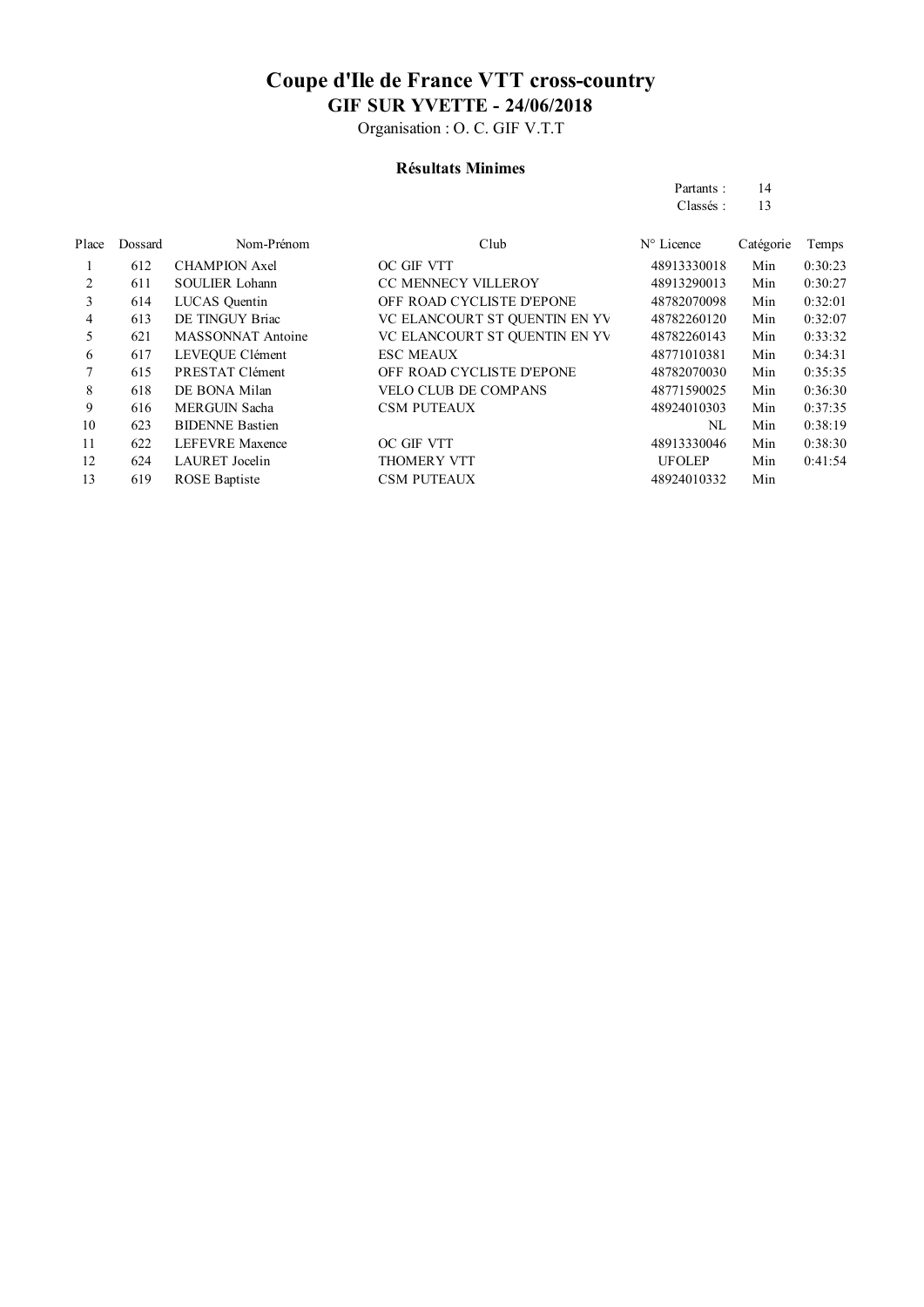Organisation : O. C. GIF V.T.T

#### **Résultats Cadettes**

|       |         |                     |                                 | Partants:    |           |         |
|-------|---------|---------------------|---------------------------------|--------------|-----------|---------|
|       |         |                     |                                 | Classés:     |           |         |
| Place | Dossard | Nom-Prénom          | Club                            | N° Licence   | Catégorie | Temps   |
|       | 501     | <b>TETART Marie</b> | <b>B.C. NOISY LE GRAND</b>      | 48935070036  | Cad F     | 1:05:50 |
|       |         |                     | <b>Résultats Minimes Filles</b> |              |           |         |
|       |         |                     |                                 | Partants:    | 3         |         |
|       |         |                     |                                 | Classés:     | 3         |         |
| Place | Dossard | Nom-Prénom          | Club                            | $No$ Licence | Catégorie | Temps   |
|       | 601     | LEDOUX Mathilde     | OC GIF VTT                      | 48913330031  | Min F     | 0:37:46 |
| 2     | 603     | RADIER Camille      | OFF ROAD CYCLISTE D'EPONE       | 48782070115  | Min F     | 0:39:51 |
| 3     | 602     | DE SALVO Mélanie    | <b>B.C. NOISY LE GRAND</b>      | 48935070207  | Min F     | 0:44:40 |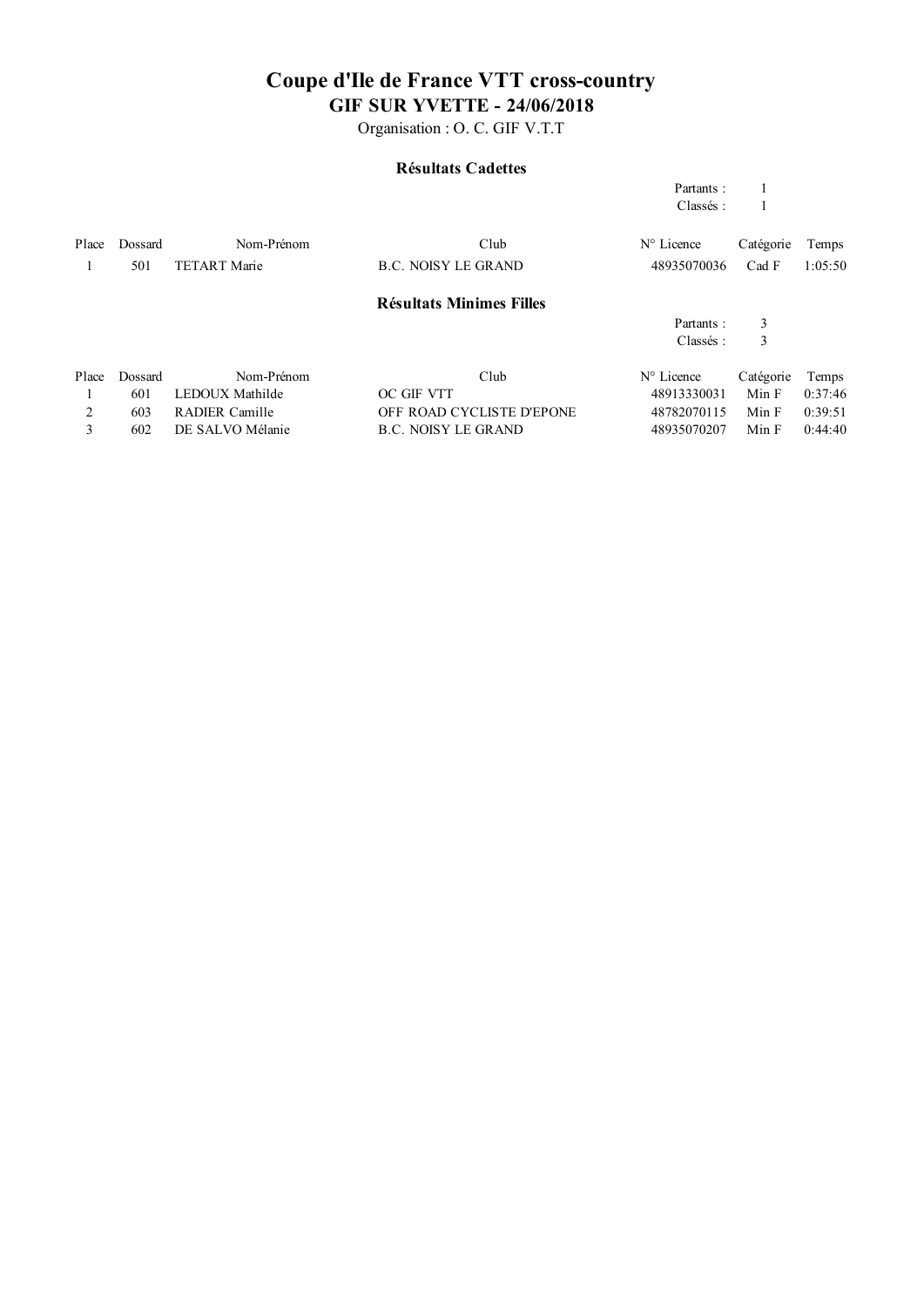Organisation : O. C. GIF V.T.T

#### **Résultats Cadets**

| Partants: | 17 |
|-----------|----|
| Classés:  | 16 |

| Place | Dossard | Nom-Prénom              | Club                          | N° Licence    | Catégorie | Temps   |
|-------|---------|-------------------------|-------------------------------|---------------|-----------|---------|
|       | 912     | <b>GARIN</b> Maxime     | US MAULE CYCLISME             | 48782280259   | Cad       | 0:39:39 |
| 2     | 908     | <b>CASTILLE Noé</b>     | <b>CC IGNY PALAISEAU 91</b>   | 48913050193   | Cad       | 0:40:19 |
| 3     | 901     | VAVASSEUR Maxime        | OFF ROAD CYCLISTE D'EPONE     | 48782070128   | Cad       | 0:42:04 |
| 4     | 909     | POLETTO Antoine         | <b>VC MONTIGNY BRETONNEUX</b> | 48782350311   | Cad       | 0:44:06 |
| 5     | 910     | <b>FERNANDES</b> Jules  | <b>US METRO TRANSPORTS</b>    | 48750240006   | Cad       | 0:44:45 |
| 6     | 902     | MIGLIORE Paul           | OC GIF VTT                    | 48913330040   | Cad       | 0:48:01 |
|       | 911     | NOEL Maxime             | PARISIS A.C. 95               | 48957140020   | Cad       | 0:48:04 |
| 8     | 904     | <b>BODEAU</b> Thomas    | OC GIF VTT                    | 48913330052   | Cad       | 0:49:58 |
| 9     | 916     | STOCARD Loriano         | <b>THOMERY VTT</b>            | <b>UFOLEP</b> | Cad       | 0:50:47 |
| 10    | 905     | <b>CHARLOTTE Thomas</b> | TO BE SPORT                   | 52492830174   | Cad       |         |
| 11    | 917     | <b>SAYAG</b> Corentin   | OC GIF VTT                    | FSGT          | Cad       |         |
| 12    | 913     | <b>BONO</b> Emmanuel    | OC GIF VTT                    | FSGT          | Cad       |         |
| 13    | 906     | <b>JAQUINANDI Lucas</b> | OFF ROAD CYCLISTE D'EPONE     | 48782070088   | Cad       |         |
| 14    | 903     | <b>LEBARGY</b> Pierre   | OFF ROAD CYCLISTE D'EPONE     | 48782070029   | Cad       |         |
| 15    | 914     | <b>BOSC</b> Mathieu     | OC GIF VTT                    | FSGT          | Cad       |         |
| 16    | 915     | DUPUIS Théo             | OC GIF VTT                    | <b>FSGT</b>   | Cad       |         |
|       |         |                         |                               |               |           |         |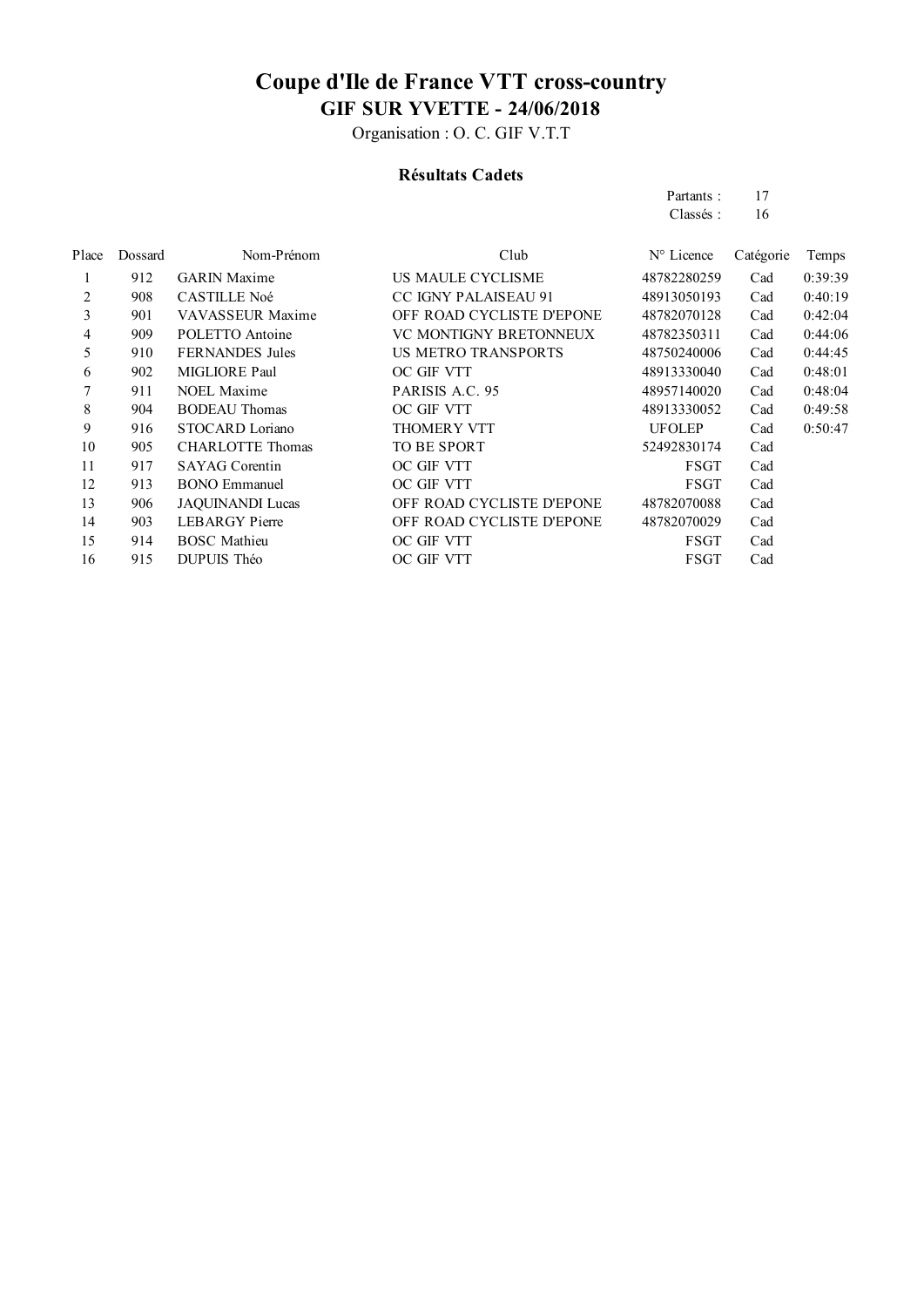Organisation : O. C. GIF V.T.T

#### **Résultats Juniors**

Partants : 9 Classés : 9

| Dossard | Nom-Prénom                 | Club                       | $N^{\circ}$ Licence | Catégorie                                       | Temps   |
|---------|----------------------------|----------------------------|---------------------|-------------------------------------------------|---------|
| 156     | PERRET Raphael             | OC GIF VTT                 | 48913330034         | Jun                                             | 1:01:58 |
| 155     | <b>DAVESNE</b> Thomas      | OC GIF VTT                 | 48913330037         | Jun                                             | 1:02:36 |
| 159     | LAFORCADE Pierre-Amaury    | OC GIF VTT                 | 48913330030         | Jun                                             | 1:07:03 |
| 157     | <b>LATOUR Thomas</b>       | <b>A LAON BIKE</b>         | 47020700089         | Jun                                             | 1:07:13 |
| 151     | <b>CHATAIGNER Hannibal</b> | <b>B.C. NOISY LE GRAND</b> | 48935070117         | Jun                                             | 1:08:15 |
| 153     | <b>HOSOTTE Adrien</b>      | OC GIF VTT                 | 48913330055         | Jun                                             | 1:08:55 |
| 152     | DE SALVO Lucas             | <b>B.C. NOISY LE GRAND</b> | 48935070239         | Jun                                             | 1:09:33 |
| 154     | <b>KERBIQUET Tristan</b>   |                            |                     | Jun                                             | 1:15:36 |
| 158     | <b>JOURDAN Léo</b>         | ROUE D'OR CONFLANAISE      | 48782100304         | Jun                                             |         |
|         |                            |                            |                     | VC ELANCOURT ST QUENTIN EN YVELINES 48782260070 |         |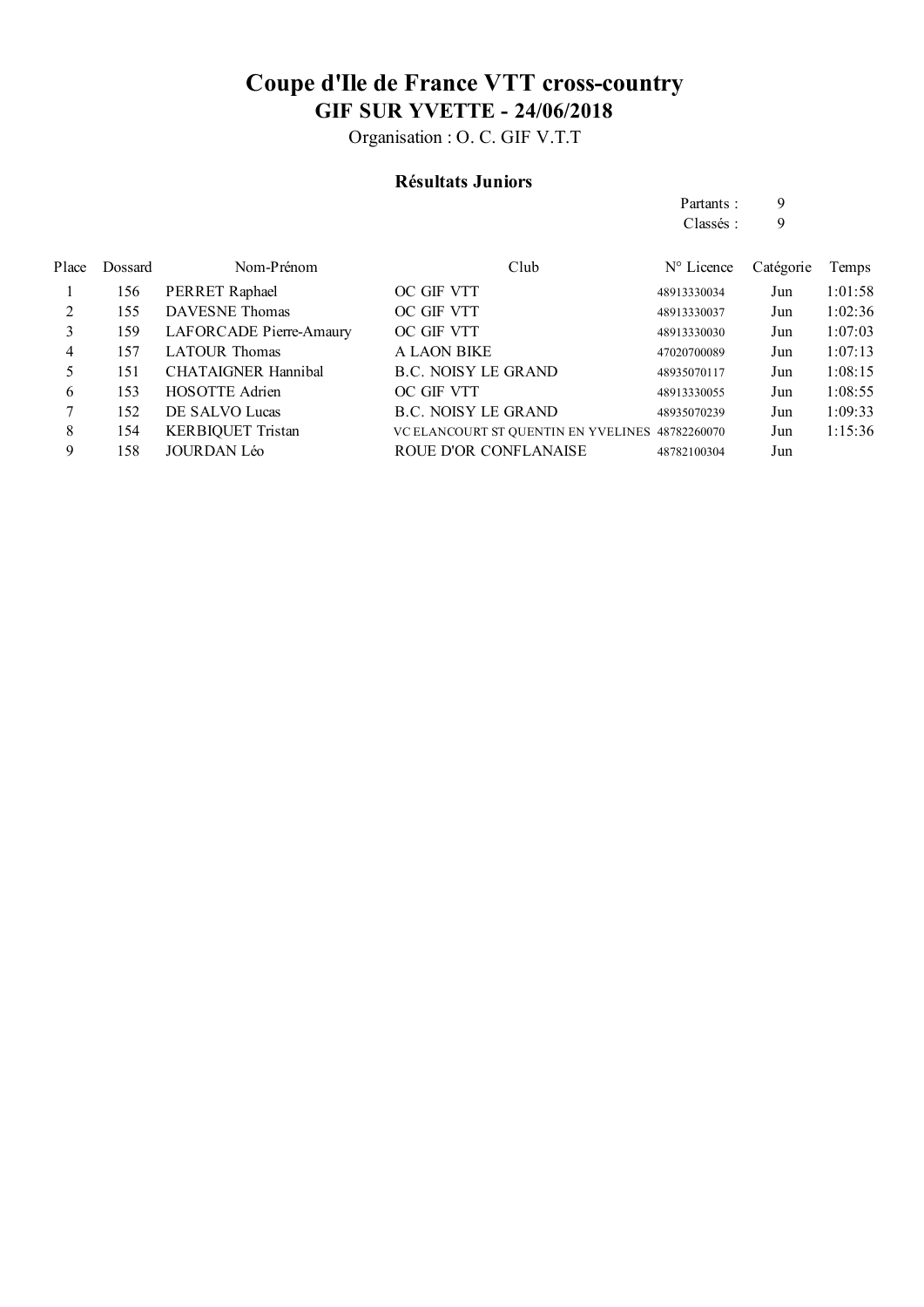Organisation : O. C. GIF V.T.T

#### **Résultats Seniors et Juniors Féminines**

Partants : 7<br>Classés : 7 Classés :

| Place | Dossard | Nom-Prénom            | Club                             | $N^{\circ}$ Licence | Catégorie | Temps   |
|-------|---------|-----------------------|----------------------------------|---------------------|-----------|---------|
|       | 424     | RIOU Morgane          | OC GIF VTT                       | 48913330044         | Sen F     | 1:16:22 |
|       | 422     | <b>FONTAINE Elora</b> | OFF ROAD CYCLISTE D'EPONE        | 48782070044         | Esp F     | 1:20:05 |
|       | 452     | <b>BRETTE Léa</b>     | OC GIF VTT                       | 48913330059         | Jun F     | 1:20:18 |
| 4     | 453     | DALLIER Amélie        | BONNIERES V.T.T.                 | 48782470013         | Jun F     | 1:22:04 |
|       | 451     | ROST Cynthia          | OFF ROAD CYCLISTE D'EPONE        | 48782070127         | Jun F     |         |
| 6     | 426     | MICHAUT Cécile        | OC GIF VTT                       | <b>UFOLEP</b>       | Sen F     |         |
|       | 421     | <b>CARRE</b> Ludivine | <b>CSM VILLENEUVE LA GARENNE</b> | 48924200170         | Sen F     |         |
|       |         |                       |                                  |                     |           |         |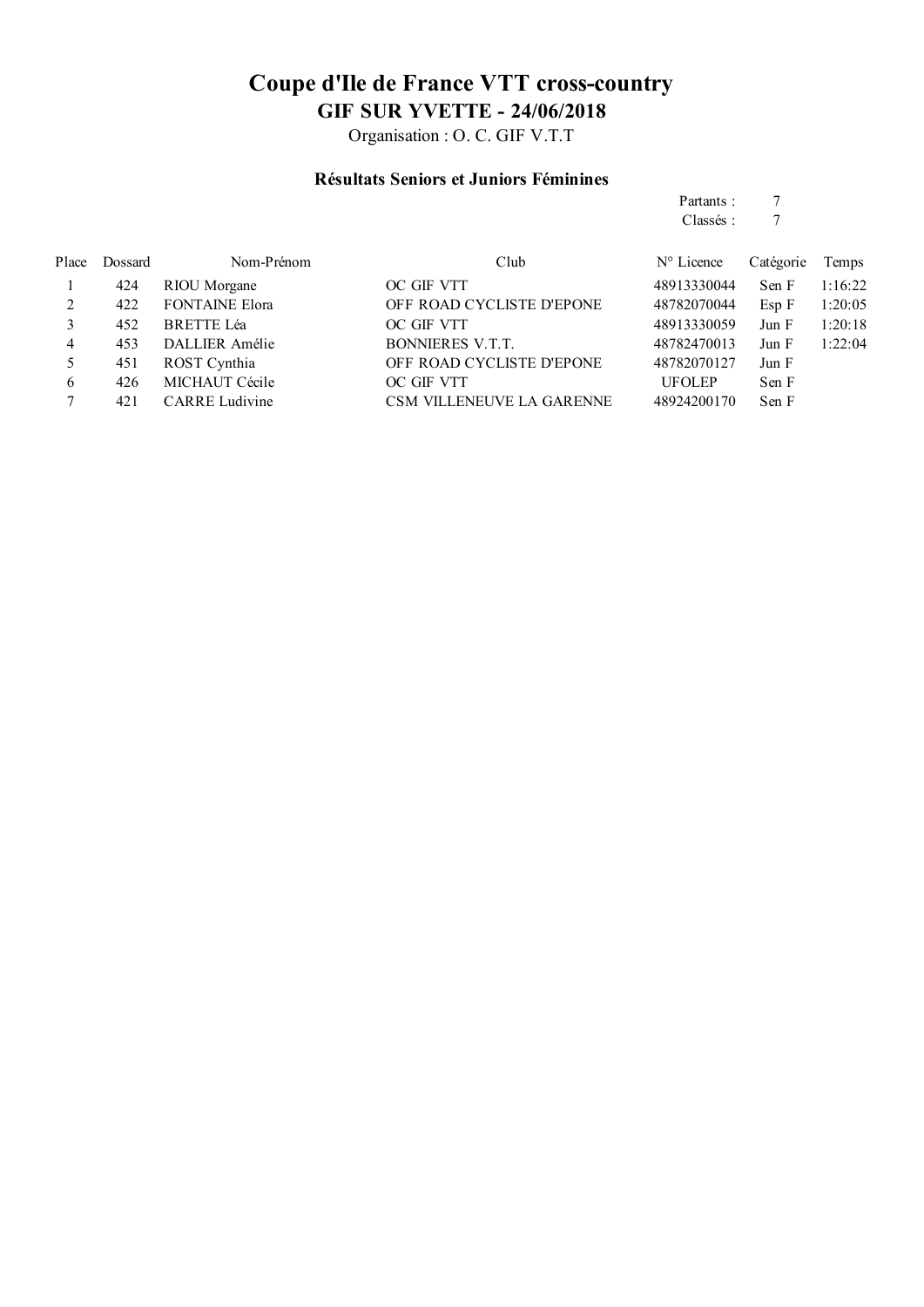Organisation : O. C. GIF V.T.T

### **Résultats Espoirs**

Partants : 12 Classés : 10

| Place | Dossard | Nom-Prénom                | Club                                            | $N^{\circ}$ Licence | Catégorie | Temps   |
|-------|---------|---------------------------|-------------------------------------------------|---------------------|-----------|---------|
|       | 104     | <b>ORCHAMPT</b> Antoine   | US DOMONT CYCLISME                              | 48957020039         | Esp       | 1:11:49 |
| 2     | 101     | <b>PARMENTIER Hugo</b>    | <b>B.C. NOISY LE GRAND</b>                      | 48935070196         | Esp       | 1:17:44 |
| 3     | 105     | <b>MISCOPEIN Augustin</b> | OC GIF VTT                                      | 48913330032         | Esp       | 1:18:02 |
| 4     | 106     | <b>BEYER Julien</b>       | OC GIF VTT                                      | 48913330020         | Esp       | 1:19:22 |
| 5     | 103     | <b>MARFOUTINE Joss</b>    | ROUE D'OR CONFLANAISE                           | 48782100108         | Esp       | 1:22:59 |
| 6     | 102     | <b>BERTRAND</b> Loic      | OC GIF VTT                                      | 48913330027         | Esp       |         |
|       | 114     | <b>DESPUJOLS Damien</b>   | <b>CM AUBERVILLIERS 93</b>                      | 48935050556         | Esp       |         |
| 8     | 112     | MALASSIS Grégoire         | VC MONTIGNY BRETONNEUX                          | 48782350580         | Esp       |         |
| 9     | 108     | <b>BROCHARD Romain</b>    | OC GIF VTT                                      | 48913330016         | Esp       |         |
| 10    | 111     | <b>FABRE</b> Quentin      | VC ELANCOURT ST QUENTIN EN YVELINES 48782260021 |                     | Esp       |         |
|       |         |                           |                                                 |                     |           |         |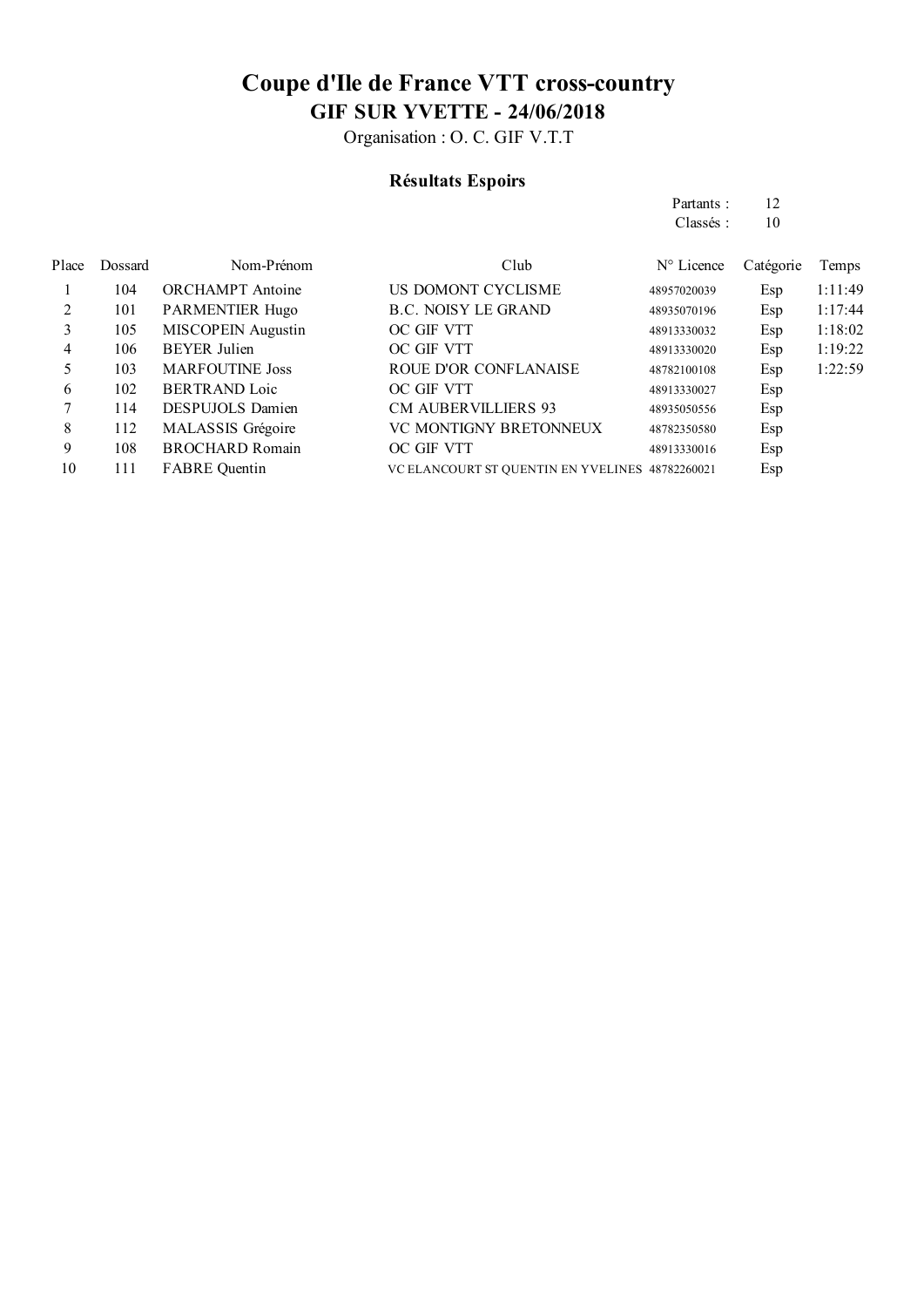Organisation : O. C. GIF V.T.T

#### **Résultats Seniors**

Partants : 11 Classés : 10

| Place | Dossard | Nom-Prénom            | Club                       | $N^{\circ}$ Licence | Catégorie | Temps   |
|-------|---------|-----------------------|----------------------------|---------------------|-----------|---------|
|       | 6       | <b>TRAULET</b> Emeric | US DOMONT CYCLISME         | 48957020199         | Sen       | 1:14:25 |
|       |         | <b>SEZNEC Hoel</b>    | OC GIF VTT                 | 48913330035         | Sen       | 1:17:28 |
| 3     | 9       | <b>OGEZ</b> Fabien    | <b>VS CACIEN</b>           | 44452610002         | Sen       | 1:17:34 |
| 4     |         | <b>STUYVERS Kévin</b> | US DOMONT CYCLISME         | 48957020219         | Sen       | 1:23:22 |
|       | 4       | <b>LORAIN</b> Quentin | <b>B.C. NOISY LE GRAND</b> | 48935070378         | Sen       |         |
| 6     | 2       | THIEBAULT Robin       | LES BLEUS DE France        | 48924020016         | Sen       |         |
|       | 10      | <b>CAMUEL Maxime</b>  | OC GIF VTT                 | fsgt                | Sen       |         |
| 8     | 11      | D'ARGY Pierre         |                            | 48938000010         | sen       |         |
| 9     | 8       | <b>SURGET Damien</b>  | <b>VC LEVALLOIS</b>        | 48924120028         | Sen       |         |
| 10    | 3       | <b>CERVESATO Enzo</b> | OLYMPIQUE C.V.O.           | 48957120116         | Sen       |         |
|       |         |                       |                            |                     |           |         |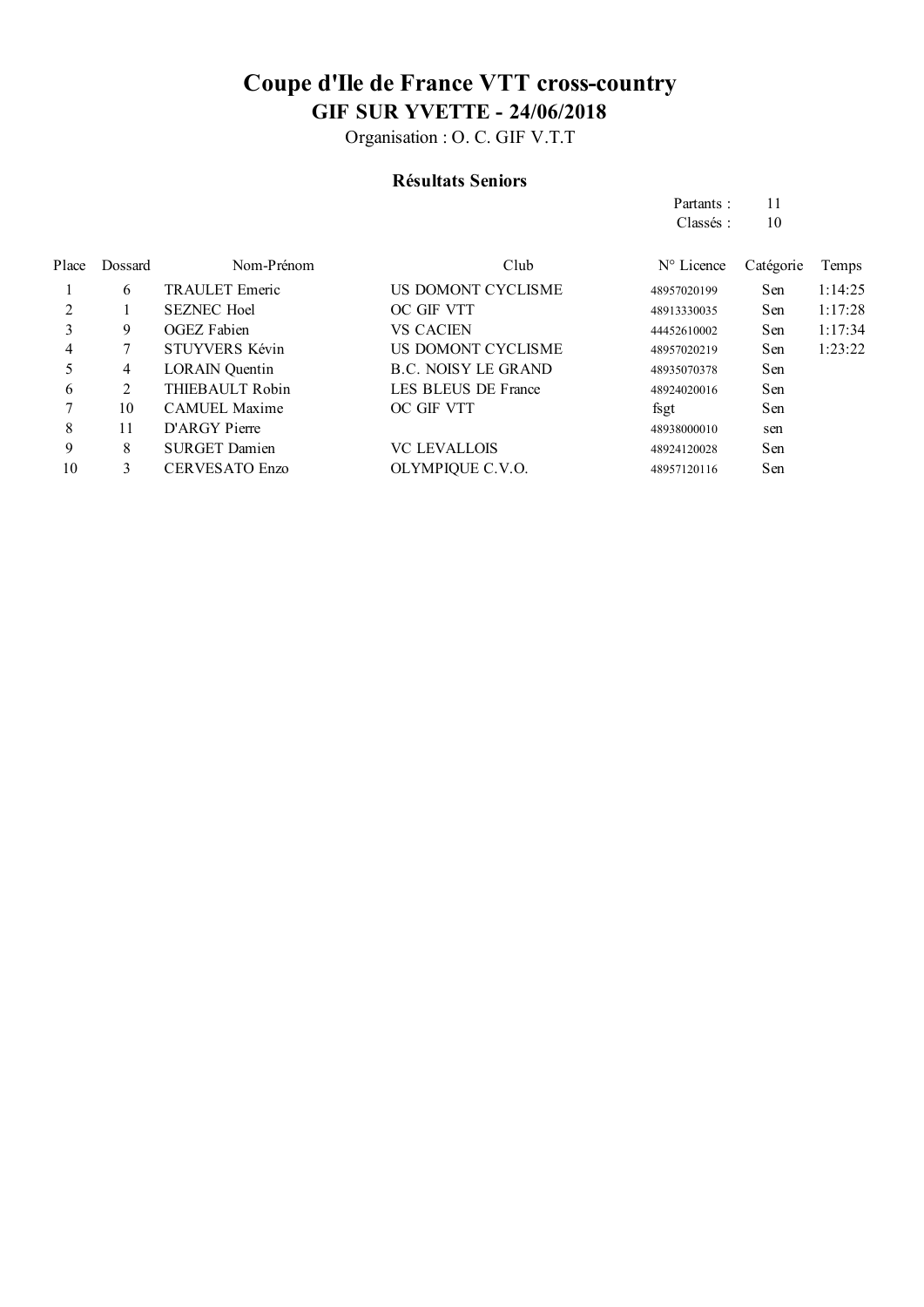Organisation : O. C. GIF V.T.T

#### **Résultats Masters 1 et 2**

Partants : 11 Classés : 9

| Place | Dossard | Nom-Prénom               | Club                         | $N^{\circ}$ Licence | Catégorie | Temps   |
|-------|---------|--------------------------|------------------------------|---------------------|-----------|---------|
|       | 211     | <b>LOMBARDI</b> Vincent  | <b>TEAM VELOCHANNEL.COM</b>  | 48771560002         | Mas 2     |         |
| 2     | 203     | <b>DIMEY Nicolas</b>     | OC GIF VTT                   | 48913330053         | Mas 1     | 1:15:13 |
| 3     | 201     | JOBARD Guillaume         | OC GIF VTT                   | 48913330029         | Mas 1     | 1:15:32 |
| 4     | 202     | <b>SURARDT Nicolas</b>   | <b>B.C. NOISY LE GRAND</b>   | 48935070082         | Mas 2     | 1:19:38 |
| 5     | 206     | <b>MARIA Baptiste</b>    | OC GIF VTT                   | 48913330041         | Mas 2     | 1:26:59 |
| 6     | 213     | <b>DELORME</b> Antine    | OC GIF VTT                   | <b>FSGT</b>         | Mas 1     |         |
|       | 212     | FADDA Jean Christophe    | <b>TEAM VTT MAISSE</b>       | 48913250040         | Mas 2     |         |
| 8     | 209     | <b>AUBLANC Guillaume</b> | OC GIF VTT                   | FSGT                | Mas2      |         |
| 9     | 205     | <b>LANDOIS</b> Vincent   | <b>VC FONTAINEBLEAU AVON</b> | 48771130243         | Mas 2     |         |
|       |         |                          |                              |                     |           |         |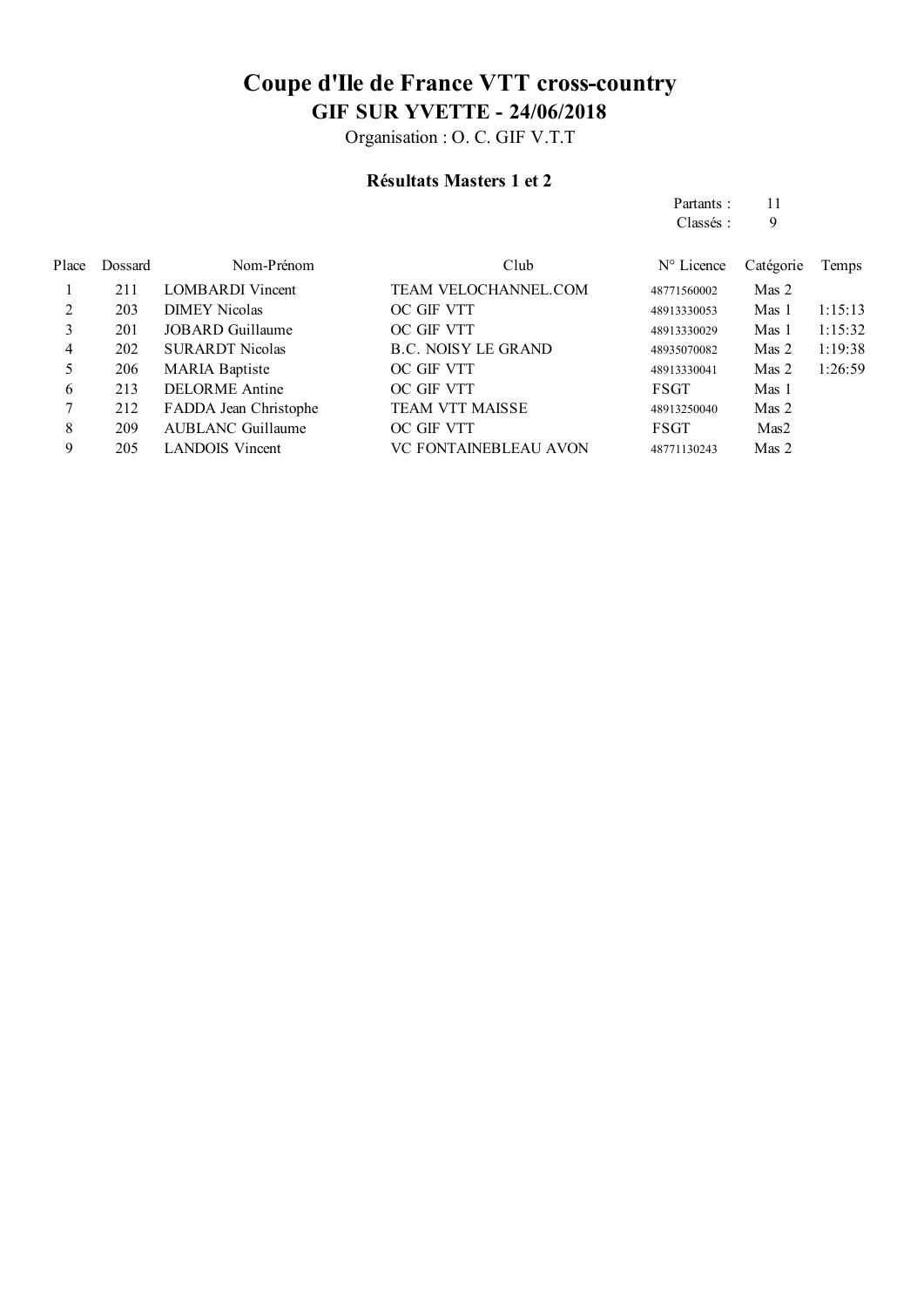Organisation : O. C. GIF V.T.T

#### **Résultats Masters 3-4-5**

Partants : 33<br>Classés : 33 Classés :

| Place            | Dossard | Nom-Prénom                      | Club                       | N° Licence    | Catégorie | Temps   |
|------------------|---------|---------------------------------|----------------------------|---------------|-----------|---------|
| 1                | 317     | CABOCHE Sébastien               | <b>VS CACIEN</b>           | 44452610331   | Mas 3     | 1:06:53 |
| $\overline{c}$   | 301     | <b>CORBEAU Laurent</b>          | EC MONTGERON VIGNEUX       | 48913070045   | Mas 4     | 1:08:13 |
| $\overline{3}$   | 705     | <b>BULLIOT</b> Jean Michel      | EC MONTGERON VIGNEUX       | 48913070189   | Mas 5     | 1:08:22 |
| $\overline{4}$   | 302     | <b>DURAND</b> Alexis            | <b>US METRO TRANSPORT</b>  | 48782280161   | Mas 3     | 1:09:02 |
| 5                | 706     | <b>PARMENTIER Franck</b>        | <b>B.C. NOISY LE GRAND</b> | 48935070203   | Mas 5     | 1:09:18 |
| 6                | 702     | <b>POITEVIN Francis</b>         | TEAM VTT MAISSE            | 48913250102   | Mas 5     | 1:09:27 |
| $\boldsymbol{7}$ | 318     | <b>BUTAUD Laurent</b>           | OC GIF VTT                 | <b>FSGT</b>   | Mas 3     | 1:09:30 |
| $8\,$            | 316     | <b>SOLOHUB Rudy</b>             | <b>JS FERTE GAUCHER</b>    | 48771140292   | Mas 3     | 1:09:58 |
| 9                | 710     | <b>AMIOT Gilles</b>             | <b>VC MUREAUX</b>          | 48782230044   | Mas 5     | 1:10:02 |
| 10               | 711     | PACHOT Stéphane                 | EC MORSANG SUR ORGE        | 48913390029   | Mas 5     | 1:10:37 |
| 11               | 312     | <b>BROCHOT Vincent</b>          | UCM VENEUX LES SABLONS     | 48771420037   | Mas 3     | 1:10:59 |
| 12               | 315     | <b>CHAMPMARTIN Nicolas</b>      | A.C.B.B.                   | 48924080195   | Mas 3     | 1:12:02 |
| 13               | 308     | <b>BIDENNE Loïc</b>             | <b>JS FERTE GAUCHER</b>    | 48771140349   | Mas 4     | 1:12:45 |
| 14               | 309     | <b>ATZERT</b> Alexandre         | <b>B.C. NOISY LE GRAND</b> | 48935070098   | Mas 4     | 1:13:16 |
| 15               | 304     | TISSIER Sébastien               | TEAM VTT MAISSE            | 48913250038   | Mas 3     | 1:13:45 |
| 16               | 313     | FERNANDES José                  | US METRO TRANSPORT         | 48750240108   | Mas 3     | 1:15:18 |
| 17               | 707     | <b>LABARRE</b> Christophe       | MOHA WK'S TEAM             | 48957330006   | Mas 5     | 1:15:48 |
| 18               | 701     | TELLIER Jean Philippe           | PARIS CYCLISTE OLYMPIQUE   | 48750160291   | Mas 5     | 1:16:14 |
| 19               | 703     | REMENIERAS Hervé                | <b>B.C. NOISY LE GRAND</b> | 48935070268   | Mas 5     | 1:17:15 |
| 20               | 320     | TRIBOUILLOY Stéphane            | <b>OXYGENE PSA</b>         | <b>UFOLEP</b> | Mas 3     | 1:17:19 |
| 21               | 306     | <b>CHATAIGNER Dominique</b>     | AC POMMEUSE BOISSY         | 48771300019   | Mas 4     | 1:17:44 |
| 22               | 310     | FERNANDES Yohan                 | TEAM VTT MAISSE            | 48913250075   | Mas 3     | 1:18:01 |
| 23               | 709     | <b>CRENEL Didier</b>            | US DOMONT CYCLISME         | 48957020037   | Mas 5     | 1:18:43 |
| 24               | 303     | MICHOUT Eric                    | US MAULE CYCLISME          | 48782280161   | Mas 4     | 1:20:51 |
| 25               | 311     | DESTREL Sylvain                 | EC MONTGERON VIGNEUX       | 48913070051   | Mas 4     | 1:21:17 |
| 26               | 319     | <b>MAUPOUX Renaud</b>           | VTT YVETTE                 | <b>FSGT</b>   | Mas 4     | 1:21:50 |
| 27               | 305     | <b>BRAUD</b> Chritophe          | <b>JS FERTE GAUCHER</b>    | 48771140159   | Mas 4     | 1:22:27 |
| 28               | 712     | MOLINARIO Paul                  | EC MORSANG SUR ORGE        | 48913390003   | Mas 5     | 1:23:21 |
| 29               | 321     | <b>MARTINS José</b>             | <b>OXYGENE PSA</b>         | <b>UFOLEP</b> | Mas 4     | 1:24:44 |
| 30               | 704     | CASTILLO Frédéric               | VC FONTAINEBLEAU AVON      | 48771130077   | Mas 5     | 1:26:07 |
| 31               | 708     | <b>MAGNERON Eric</b>            | EC BOUCLES DE LA MARNE     | 48771260025   | Mas 5     |         |
| 32               | 314     | <b>MERGUIN Fabrice</b>          | <b>CSM PUTEAUX</b>         | 48924010002   | Mas 4     |         |
| 33               | 307     | <b>BILLOT-MORNET Christophe</b> | <b>TEAM VTT MAISSE</b>     | 48913250038   | Mas 4     |         |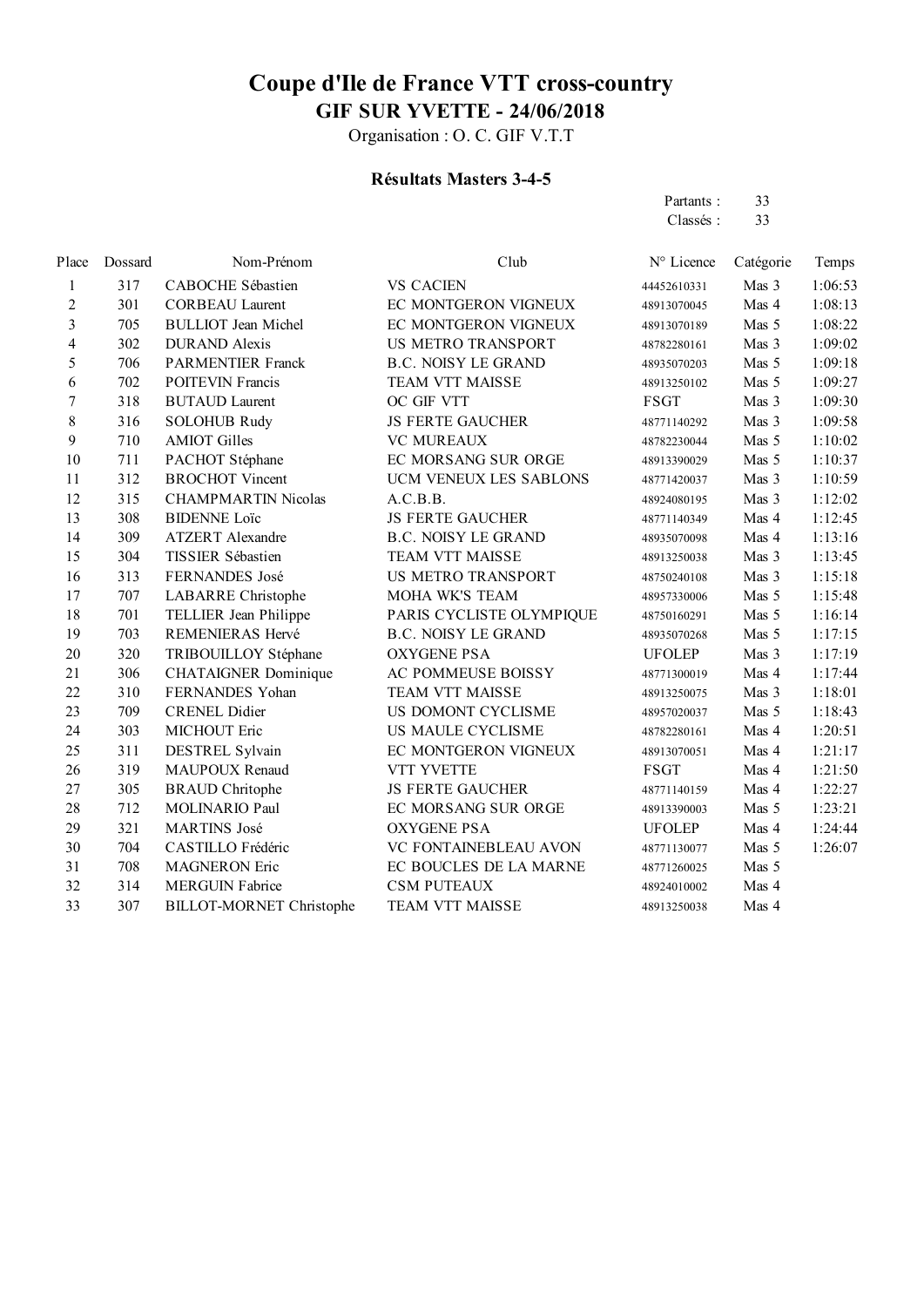Organisation : O. C. GIF V.T.T

#### **Résultats Tandems**

#### Partants : 2 Classés : 1

| Place | Dossard          | Nom-Prénom         | Club                   | $N^{\circ}$ Licence | Catégorie | Temps   |
|-------|------------------|--------------------|------------------------|---------------------|-----------|---------|
|       | 802a             | <b>BIARNE Marc</b> | US MAULE CYCLISME      | 48782280276         | Tan       | 1:09:16 |
|       | 802h             | PICANT Franck      | US MAULE CYCLISME      | 48782280164         | Tan       |         |
|       | 801a             | ALVES Alain        | AVENIR DU VAL DE MARNE | 48946090007         | Tan       | 1:22:39 |
|       | 801 <sub>b</sub> | ALVES Gwendoline   | AVENIR DU VAL DE MARNE | 48946090002         | Tan       |         |
|       |                  |                    |                        |                     |           |         |